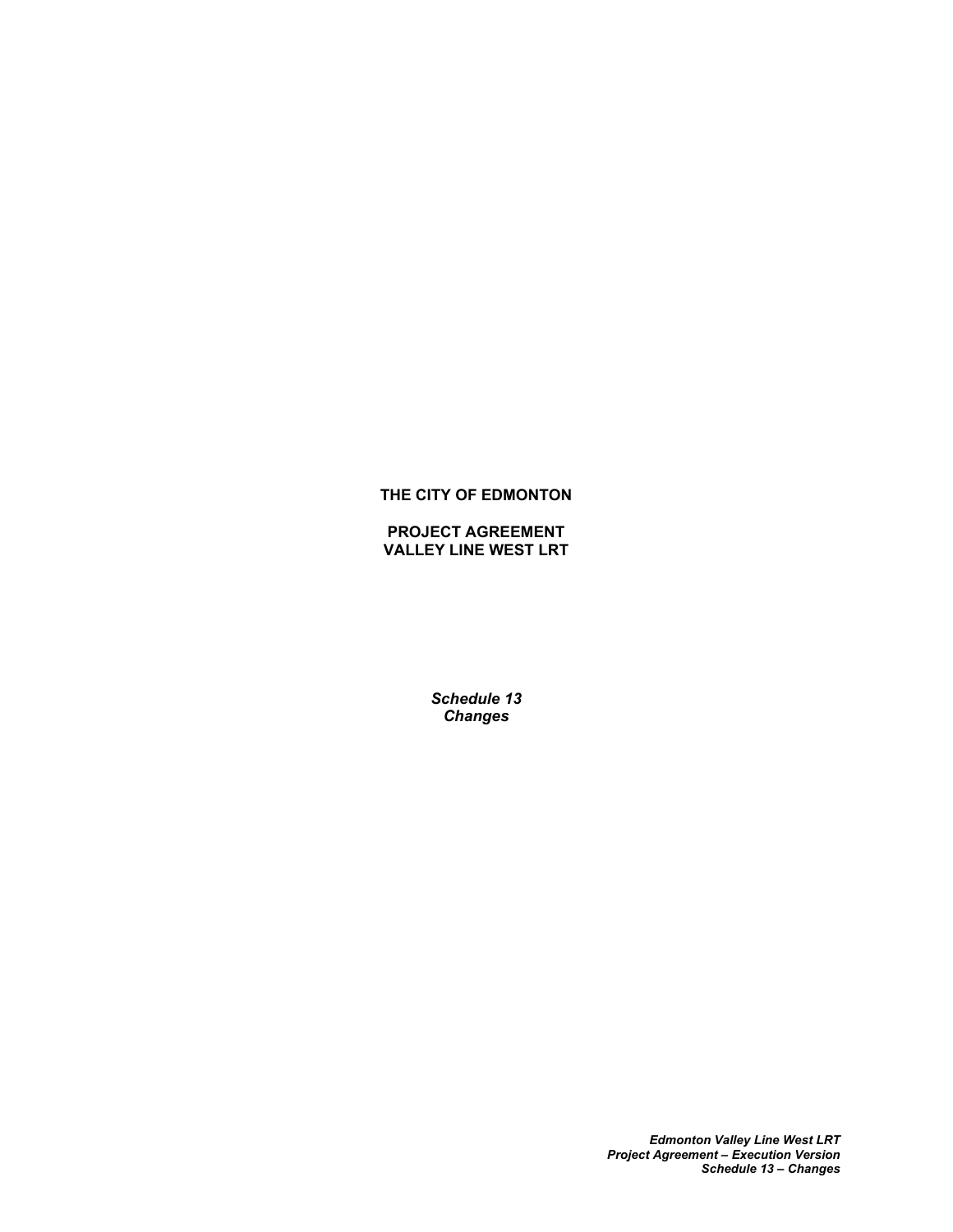# **TABLE OF CONTENTS**

| $\mathbf{1}$ |                                                             |  |  |
|--------------|-------------------------------------------------------------|--|--|
|              | 1.1<br>1.2<br>1.3<br>1.4<br>1.5<br>1.6<br>1.7               |  |  |
| 2.           |                                                             |  |  |
|              | 2.1<br>2.2<br>2.3<br>2.4                                    |  |  |
| 3.           |                                                             |  |  |
|              | 3.1<br>3.2<br>3.3                                           |  |  |
| 4.           |                                                             |  |  |
|              | 4.1<br>4.2<br>4.3<br>4.4                                    |  |  |
| 5.           |                                                             |  |  |
|              | 5.1<br>5.2<br>5.3<br>5.4<br>5.5<br>5.6<br>5.7<br>5.8<br>5.9 |  |  |
| 6.           |                                                             |  |  |
|              | 6.1<br>6.2<br>6.3<br>6.4<br>6.5<br>6.6                      |  |  |
|              |                                                             |  |  |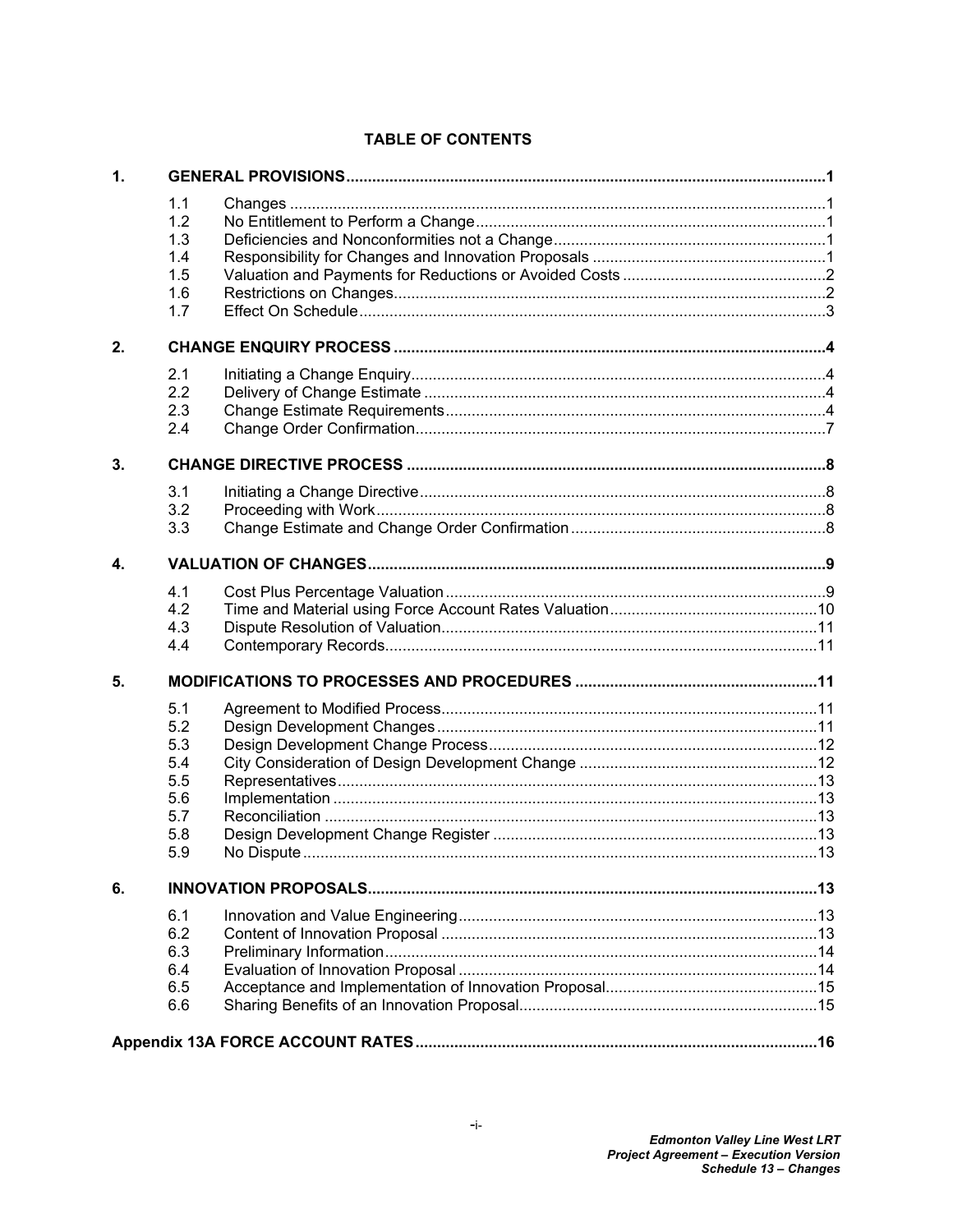### **SCHEDULE 13**

### **CHANGES**

### <span id="page-2-0"></span>**1. GENERAL PROVISIONS**

# <span id="page-2-1"></span>**1.1 Changes**

Subject to the provisions of this Schedule 13 *[Changes]* and without invalidating this Agreement, the City may from time to time propose or require Project Co to carry out and implement a Change. Project Co shall not be entitled to any payment, compensation or extension of time for a Change except in accordance with this Agreement and this Schedule 13 *[Changes]*. A Change shall not result in:

- (a) an extension to the Target Phase 1 Construction Completion Date, the Target ICS Integration Ready Date, the Target Stony Plain Road Bridge Availability Date, the Target Construction Completion Date, the Long Stop Date or the value of any of the items listed in Table 7 *[Valued Items]* of Appendix 16A *[Payment and Payment Adjustment Inputs]* of Schedule 16 *[Payment Mechanism]*, unless expressly stipulated in the applicable Change Order Confirmation; or
- (b) any duplication of relief granted or payment due under any other provision of this Agreement, including Section 10 *[Force Majeure]* or Section 11 *[Relief Events and Limited Relief Events]* of the Agreement. If the Parties cannot agree on whether a matter is a Change, then the Dispute shall be determined in accordance with the Dispute Resolution Procedure.

### <span id="page-2-2"></span>**1.2 No Entitlement to Perform a Change**

Without prejudice to the Parties' rights under this Agreement, the City may, at any time perform, or engage any Person to perform, Other Works, and none of Project Co or Project Co Persons shall have any right or entitlement to perform any such work. Project Co may submit a proposal to the City for the performance of such work, but nothing in this Agreement will obligate the City to consider or accept such proposal.

# <span id="page-2-3"></span>**1.3 Deficiencies and Nonconformities not a Change**

The cost of the correction of a Deficiency or Nonconformity shall not be included in the valuation of any Change.

#### <span id="page-2-4"></span>**1.4 Responsibility for Changes and Innovation Proposals**

Except as specifically provided in this Agreement, the City bears no risk or liability whatsoever arising from any Change or Innovation Proposal, other than the liability to make payment in connection therewith. Notwithstanding the previous sentence, the City shall pay to Project Co increased costs or any Direct Losses suffered by Project Co as a result of any particular design, materials, goods or method of construction which: (i) the City specifies must be incorporated in a Change or Innovation Proposal; and (ii) is subsequently shown to be defective (other than as a result of the Legal Fault of Project Co or any Project Co Person), if:

- (a) Project Co objected in writing to the incorporation of such design, materials, goods or method of construction prior to issuance of the relevant Change Order Confirmation and provided:
	- (i) a reasonable and reasoned justification for its objection; and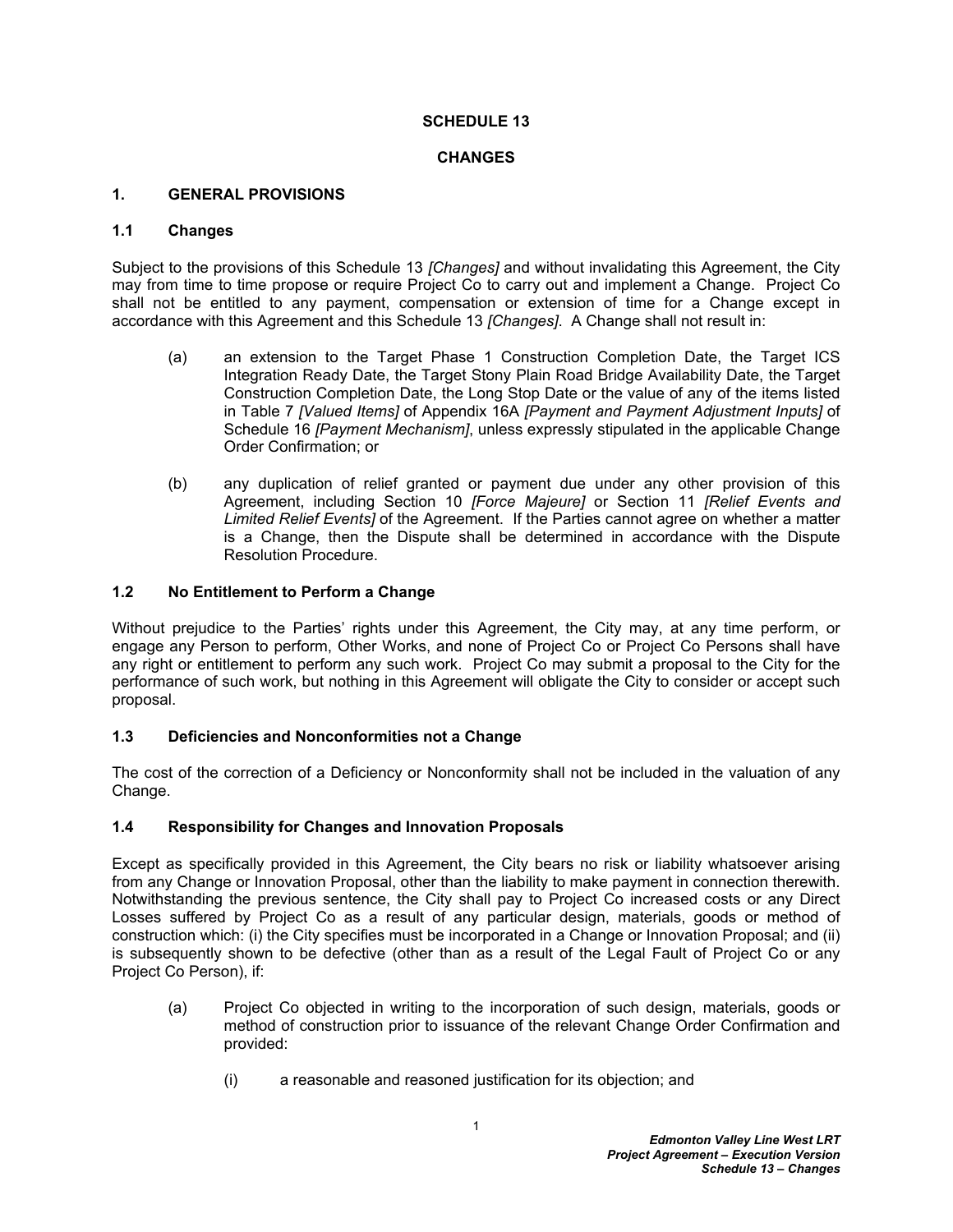- (ii) details of the specific increased costs or Direct Losses that would result from incorporation of such design, materials, goods or method of construction; and
- (b) the City confirms its direction to incorporate the particular design, materials, goods or method of construction after receipt of Project Co's objection.

### <span id="page-3-0"></span>**1.5 Valuation and Payments for Reductions or Avoided Costs**

- (a) If a Change involves any reductions in the Project or the Project Requirements, and results in net savings in costs (in the context of a reduction in the Project or the Project Requirements having regard, without limitation, to any financing costs, including up-front and commitment fees, reasonable make whole premiums, hedging or other breakage costs or prepayment fees and all reasonable redemption implementation costs reasonably incurred by Project Co as a result of any adjustments to debt service payments) to Project Co for completing the Project or performing the Project Requirements, then the value of all such savings shall be reflected in a lump sum payment to the City, or in adjustments to the Construction Payments, as determined by the Parties, acting reasonably.
- (b) Project Co shall not be entitled to claim for any losses, costs or damages for fixed overhead or profit due to the reduction, deletion or removal of any part of the Project or the Project Requirements, except to the extent that any of such amounts would have been incurred by Project Co and are included in the Construction Payments payable by the City after the date on which the Project or the Project Requirements are reduced, deleted or removed.

### <span id="page-3-1"></span>**1.6 Restrictions on Changes**

Unless otherwise agreed to by the Parties, the City shall not at any time during the Term require, and Project Co may refuse to implement, a Change which:

- (a) would be contrary to Applicable Law;
- (b) would render the insurance policies required under this Agreement void or voidable, unless the City agrees to provide replacement security acceptable to Project Co acting reasonably;
- (c) would cause revocation of any Project Approval required by Project Co to perform its obligations under this Agreement, where such Project Approval would not, using reasonable efforts, be capable of amendment or renewal;
- (d) would require a new Project Approval for Project Co to perform its obligations under this Agreement, which Project Approval would not, using reasonable efforts, be reasonably obtainable;
- (e) would cause Project Co to be unable to obtain a Project Approval required by Project Co to perform its obligations under this Agreement, provided that such Project Approval:
	- (i) was previously required but at the time of the Change Enquiry had not yet been obtained by Project Co; and
	- (ii) would not, using reasonable efforts, be reasonably obtainable as a result of the Change;
- (f) would result in a change in the essential nature of the Infrastructure; or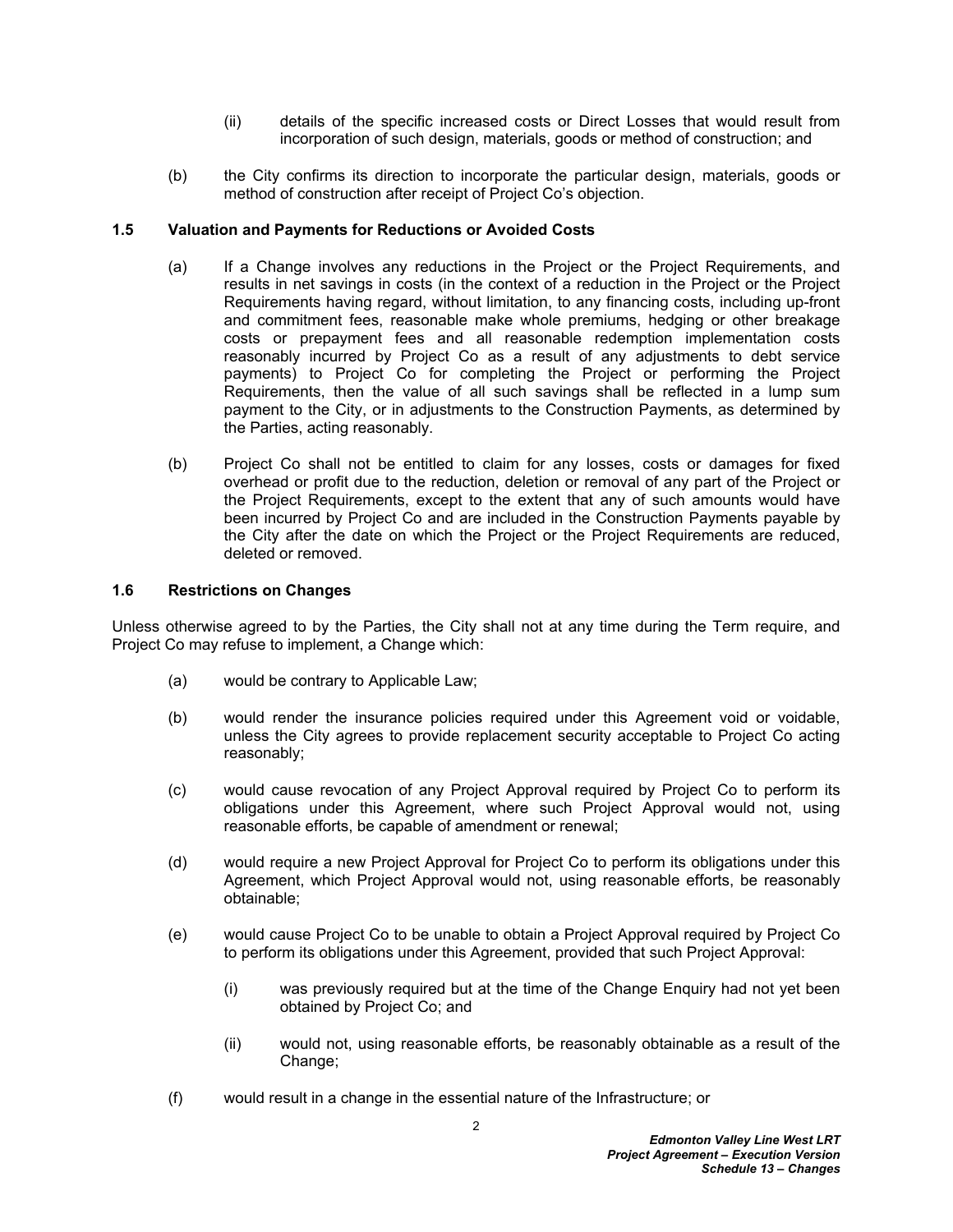(g) would materially and adversely affect the risk allocation and payment regime under this Agreement with respect to the Design or the Construction.

If Project Co, acting reasonably, determines that a Change is unacceptable because it contravenes one or more of the above, then Project Co shall promptly give notice to the City of its objection, with written reasons. If the City disagrees then it may deliver a Dispute Notice to Project Co, and the Parties will cooperate to have the issue resolved in a timely manner pursuant to the Dispute Resolution Procedure.

# <span id="page-4-0"></span>**1.7 Effect On Schedule**

Project Co shall use all reasonable efforts and Good Industry Practice to minimize the effect of a Change on the Construction Schedule and Key Dates and, subject to the foregoing and Sections [1.1](#page-2-1) *[Changes]*  and [2.3\(b\)\(ii\)](#page-5-4) of this Schedule, the Target Phase 1 Construction Completion Date, the Target ICS Integration Ready Date, the Target Stony Plain Road Bridge Availability Date, the Target Construction Completion Date and the Long Stop Date shall be adjusted by such time as is reasonable in the circumstances to take account of the effect of the delay caused by the Change, as confirmed in the applicable Change Order Confirmation. Where, and to the extent, caused by a Change, any of Phase 1 Construction Completion is delayed beyond the Target Phase 1 Construction Completion Date, or the ICS Integration Ready Date is delayed beyond the Target ICS Integration Ready Date, or the Construction Completion is delayed until beyond the Target Construction Completion Date (in each case, as it was immediately prior to the current adjustment in accordance with this Section) (the "**Change Reference Date**"), subject to Project Co's obligation to take reasonable steps consistent with Good Industry Practice to mitigate the delay and to mitigate its Direct Losses:

- (a) upon Phase 1 Construction Completion, the ICS Integration Ready Date or Construction Completion, as applicable, the City shall pay to Project Co its reasonable Direct Losses resulting from Phase 1 Construction Completion or the ICS Integration Ready Date or Construction Completion being delayed beyond the applicable Change Reference Date solely as a result of the Change and only to the extent that the delay is supported by a relevant Forensic Schedule Analysis as per the Agreement; and
- (b) to the extent the Direct Losses resulting from Phase 1 Construction Completion or the ICS Integration Ready Date or Construction Completion being delayed beyond the applicable Change Reference Date solely as a result of the Change can reasonably be determined prior to Phase 1 Construction Completion, the ICS Integration Ready Date or Construction Completion, as applicable, the City shall make advance payment to Project Co on account of such Direct Losses.

The Parties acknowledge that, pursuant to the terms of this Agreement, the Target Phase 1 Construction Completion Date, the Target ICS Integration Ready Date, the Target Stony Plain Road Bridge Availability Date, the Target Construction Completion Date and other Key Dates may be subject to multiple adjustments and that such adjustments may result in Target Phase 1 Construction Completion Date being later than the original Target Phase 1 Construction Completion Date, the ICS Integration Ready Date being later than the Target ICS Integration Ready Date, the Target Stony Plain Road Bridge Availability Date being later than the original Target Stony Plain Road Bridge Availability Date, or the Target Construction Completion Date being later than the original Target Construction Completion Date. As such, the Direct Losses, if any, resulting from each adjustment of the Target Phase 1 Construction Completion Date or the ICS Integration Ready Date or the Target Stony Plain Road Bridge Availability Date or the Target Construction Completion Date, as applicable, shall be determined separately by reference to the applicable Change Reference Date.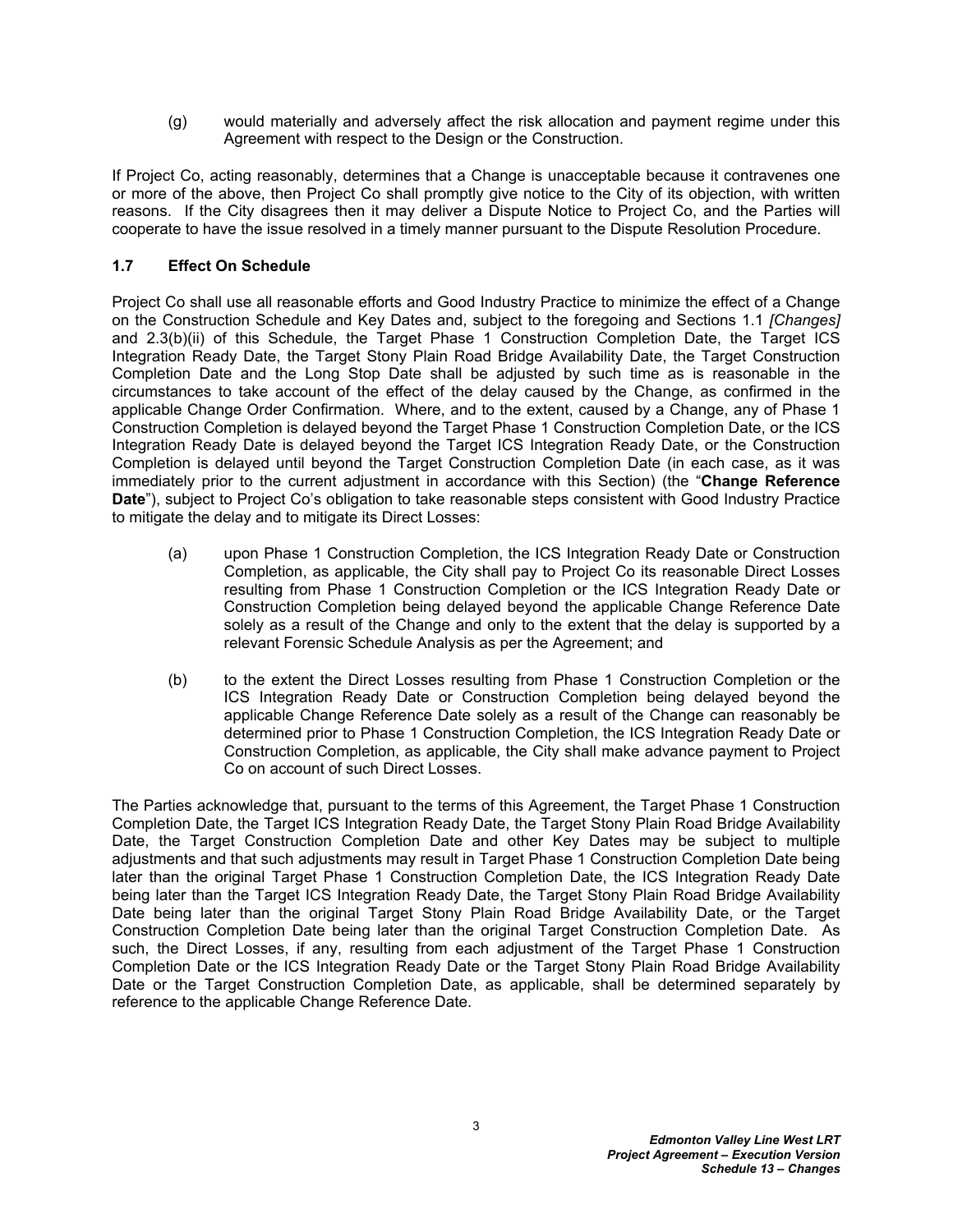# <span id="page-5-0"></span>**2. CHANGE ENQUIRY PROCESS**

### <span id="page-5-1"></span>**2.1 Initiating a Change Enquiry**

If the City proposes or requires a Change, it shall deliver to Project Co a Change Enquiry. The Change Enquiry will describe the proposed Change with sufficient detail to enable Project Co to prepare a Change Estimate.

# <span id="page-5-2"></span>**2.2 Delivery of Change Estimate**

As soon as practicable and, in any event, not more than 15 Business Days after receipt of a Change Enquiry or such longer period as the Parties, acting reasonably, mutually agree, Project Co shall deliver to the City a Change Estimate prepared in accordance with, and meeting the requirements of, Section [2.3](#page-5-3)  *[Change Estimate Requirements]* of this Schedule 13 *[Changes]*.

If Project Co is of the opinion that the accuracy of the Change Estimate will benefit from certain third party design work or third party detailed cost estimating (excluding design work or detailed cost estimating done by the Project Contractors) (the "**Third Party Input**"), Project Co may propose to the City that the Third Party Input be arranged by Project Co at the City's expense. If the City gives its written agreement to such proposal, which written agreement may be expressly subject to any terms and conditions that the City deems appropriate, then such Third Party Input expenses shall be paid by the City whether or not the Change Enquiry is ultimately withdrawn, or deemed to have been withdrawn, by the City. In deciding to give its written agreement, the City shall give consideration to the reasonableness of the Third Party Input expenses and the reasonableness of the assurances given by Project Co that the sum of the Change Estimate with the Third Party Input plus the Third Party Input expenses may be materially less than a Change Estimate without the Third Party Input.

#### <span id="page-5-3"></span>**2.3 Change Estimate Requirements**

- (a) It is Project Co's responsibility to have conducted its own investigations, analysis and review of the Project, the Lands, the existing infrastructure, the Infrastructure and the Project Work and the risks assumed before submitting its Change Estimate.
- <span id="page-5-5"></span><span id="page-5-4"></span>(b) The Change Estimate shall include such of the following information as is applicable to the proposed Change, in sufficient detail to demonstrate to the City's reasonable satisfaction:
	- (i) the steps Project Co shall take to implement the proposed Change, in such detail as is reasonable and appropriate in all the circumstances;
	- (ii) any impact on achieving Construction Completion and any impact on Project Co's Construction Schedule. Failure to provide this information with the Change Estimate will preclude Project Co from claiming amendments to the Target Phase 1 Construction Completion Date, the Target ICS Integration Ready Date, the Target Stony Plain Road Bridge Availability Date, the Target Construction Completion Date, the Long Stop Date or any other Key Date due to the proposed Change, or making any other claims for changes to the Construction Schedule, including any ripple effects that may result;
	- (iii) any impact on the items listed in Table 7 *[Valued Items]* of Appendix 16A *[Payment and Payment Adjustment Inputs]* of Schedule 16 *[Payment Mechanism]*. Failure to provide this information with the Change Estimate will disallow Project Co from claiming amendments to the values in Table 7 *[Valued Items]* of Appendix 16A *[Payment and Payment Adjustment Inputs]* of Schedule 16 *[Payment Mechanism]* due to the Change;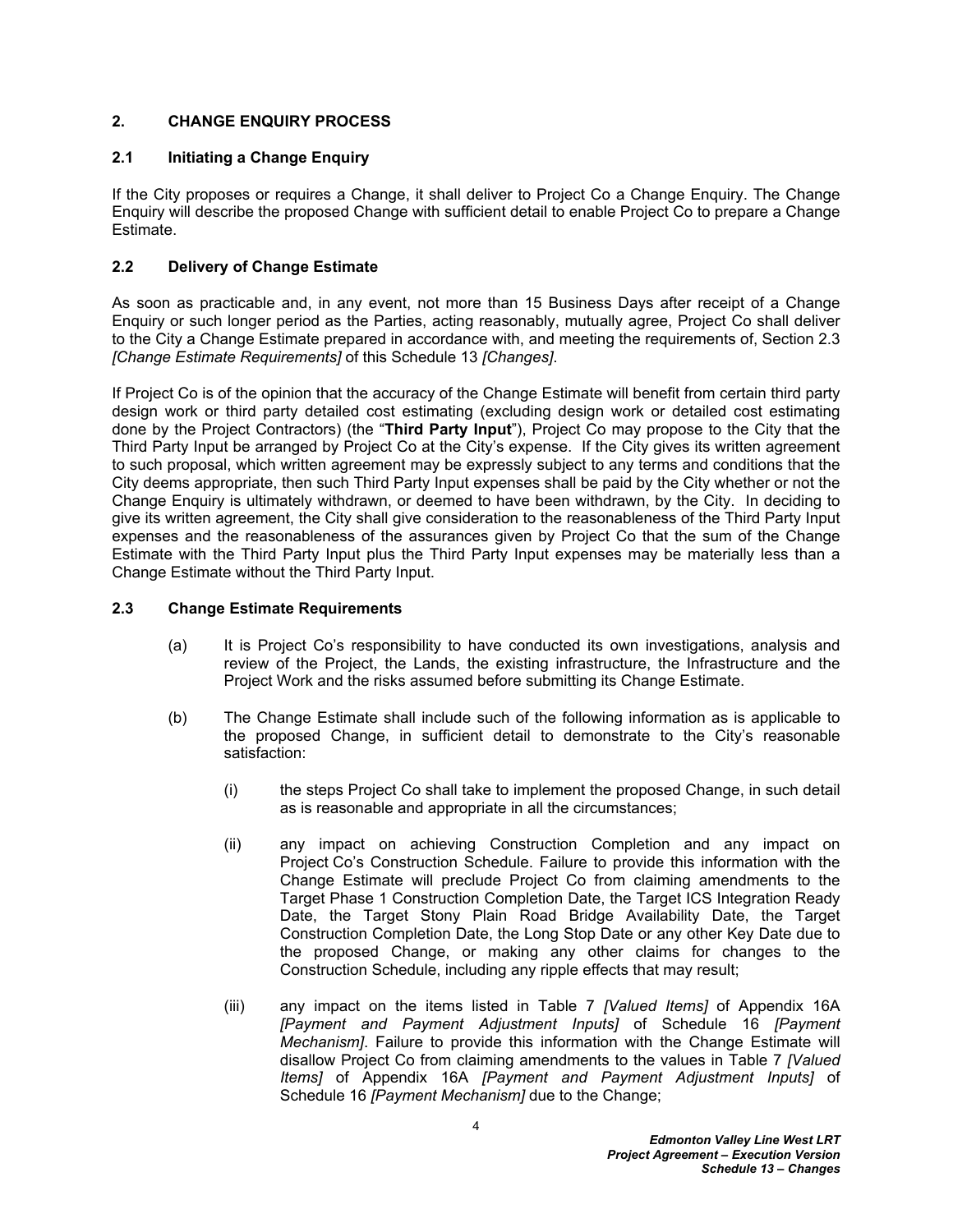- (iv) any subcontractors required in addition to or in substitution for any existing Subcontractors;
- <span id="page-6-1"></span>(v) subject to Section [2.3\(g\),](#page-7-0) the estimated Change value has been determined on the basis of applicable costs and criteria described in Section [4.1](#page-10-1) [*Cost Plus Percentage Valuation]*;
- (vi) any Project Approvals that are required to be obtained or amended that are attributable to the proposed Change and the estimated time for obtaining or amending same;
- (vii) the proposed methods of certification of any Project Requirements required by the proposed Change, if not currently contemplated within the provisions of this Agreement, in each case, together with such supporting information and justification as City may reasonably require;
- (viii) that Project Co has used commercially reasonable efforts, including the use of competitive quotes or tenders if appropriate or as required by Good Industry Practice, to oblige its Subcontractors to minimize costs;
- (ix) that the full amount of any and all expenditures that have been reduced or avoided have been taken into account and applied in total to reduce the amount of all Change costs;
- (x) that Project Co has mitigated or will mitigate the schedule impact of the proposed Change;
- (xi) a fulsome description of any potential impacts the proposed Change could have on meeting the Operability and Maintainability Parameters and that all efforts have been made to avoid or minimize those impacts;
- (xii) any changes required to the Senior Financing Agreements;
- (xiii) the value of the loss or reduction in benefits resulting from the proposed Change;
- (xiv) an estimate of any impact on expected usage of Utilities for operating the Infrastructure, if applicable;
- (xv) a description of any impact on the obligations of Project Co under any Project Contracts;
- (xvi) a description of any actions that would be reasonably required by the City to implement the proposed Change; and
- (xvii) the commercially reasonable efforts that Project Co will make to obtain the best value for money when procuring any work, services, financing (if necessary), supplies, materials or equipment required by the proposed Change in compliance with Good Industry Practice and to a standard no less than Project Co would apply if all costs incurred were to its own account.
- <span id="page-6-0"></span>(c) As soon as practicable and, unless the Parties agree otherwise, not more than 15 Business Days after the City receives a Change Estimate, including any consequential changes to the Change Estimate resulting from a modification, Project Co and the City shall discuss and seek to agree on the Change Estimate including, if applicable, any adjustment to Project Co's Construction Schedule, the Target Phase 1 Construction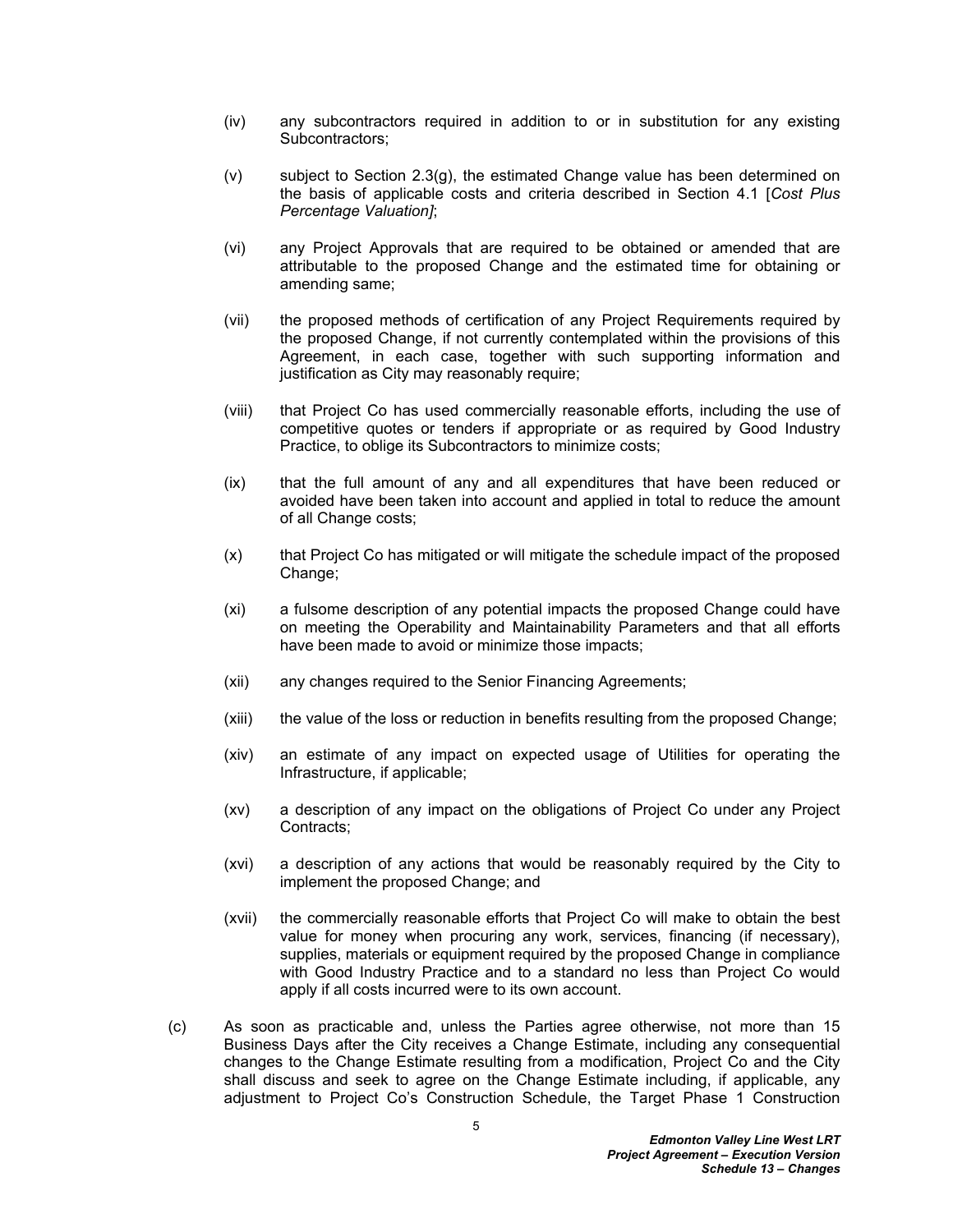Completion Date, the Target ICS Integration Ready Date, the Target Stony Plain Road Bridge Availability Date, the Target Construction Completion Date, the Long Stop Date, the Construction Payments or the items listed in Table 7 *[Valued Items]* of Appendix 16A *[Payment and Payment Adjustment Inputs]* of Schedule 16 *[Payment Mechanism]*.

- (d) If the City would be required by Applicable Law or inter-provincial agreements to require Project Co to competitively tender any contract in relation to the proposed Change, the City may require Project Co to seek and evaluate competitive tenders for the proposed Change.
- (e) The City may modify a Change Enquiry in writing, at any time prior to the agreement between the Parties referred to in Section [2.3\(c\)](#page-6-0) of this Schedule 13 *[Changes]*, in which case Project Co shall, as soon as practicable and, in any event, not more than 10 Business Days after receipt of such modification or such longer period as the Parties acting reasonably mutually agree, notify the City in writing of any consequential changes to the Change Estimate including, if applicable, any adjustment to Project Co's Construction Schedule, the Target Phase 1 Construction Completion Date, the Target ICS Integration Ready Date, the Target Stony Plain Road Bridge Availability Date, the Target Construction Completion Date, the Long Stop Date, the Construction Payments, or the items listed in Table 7 *[Valued Items]* of Appendix 16A *[Payment and Payment Adjustment Inputs]* of Schedule 16 *[Payment Mechanism]*.
- (f) If the Parties cannot agree on the reasonableness and validity of a Change Estimate provided pursuant to a Change Enquiry including, if applicable, any adjustment to Project Co's Construction Schedule, the Target Phase 1 Construction Completion Date, the Target ICS Integration Ready Date, the Target Stony Plain Road Bridge Availability Date, the Target Construction Completion Date, the Long Stop Date, the Construction Payments, or the items listed in Table 7 *[Valued Items]* of Appendix 16A *[Payment and Payment Adjustment Inputs]* of Schedule 16 *[Payment Mechanism],* then the Dispute shall be determined in accordance with the Dispute Resolution Procedure.
- <span id="page-7-0"></span>(g) Notwithstanding Section [2.3\(b\)\(v\)](#page-6-1), the City may request, in its discretion, that the valuation of a proposed Change be determined on the basis of:
	- (i) unit prices acceptable to the City;
	- (ii) lump sum price acceptable to the City;
	- (iii) time and material using Force Account Rates as outlined in Section [4.2](#page-11-0) *[Time and Material using Force Account Rates Valuation]*; or
	- (iv) a combination of any of the above and the cost plus percentage valuation basis as outlined in Section [4.1](#page-10-1) *[Cost Plus Percentage Valuation]*.

In the event the City requests the valuation of a Change pursuant to this Section 2.3(g) and Project Co objects to such method of valuation, Project Co shall promptly notify the City in writing of its objection. Project Co and the City shall, as soon as practicable and, in any event, not more than 5 Business Days after Project Co delivers notice of its objection to the City, discuss and seek to agree on the method of valuation. If the Parties cannot agree on the method of valuation within 10 Business Days following delivery of the notice of objection, the City shall either:

(v) withdraw the Change Enquiry by written notice to Project Co; or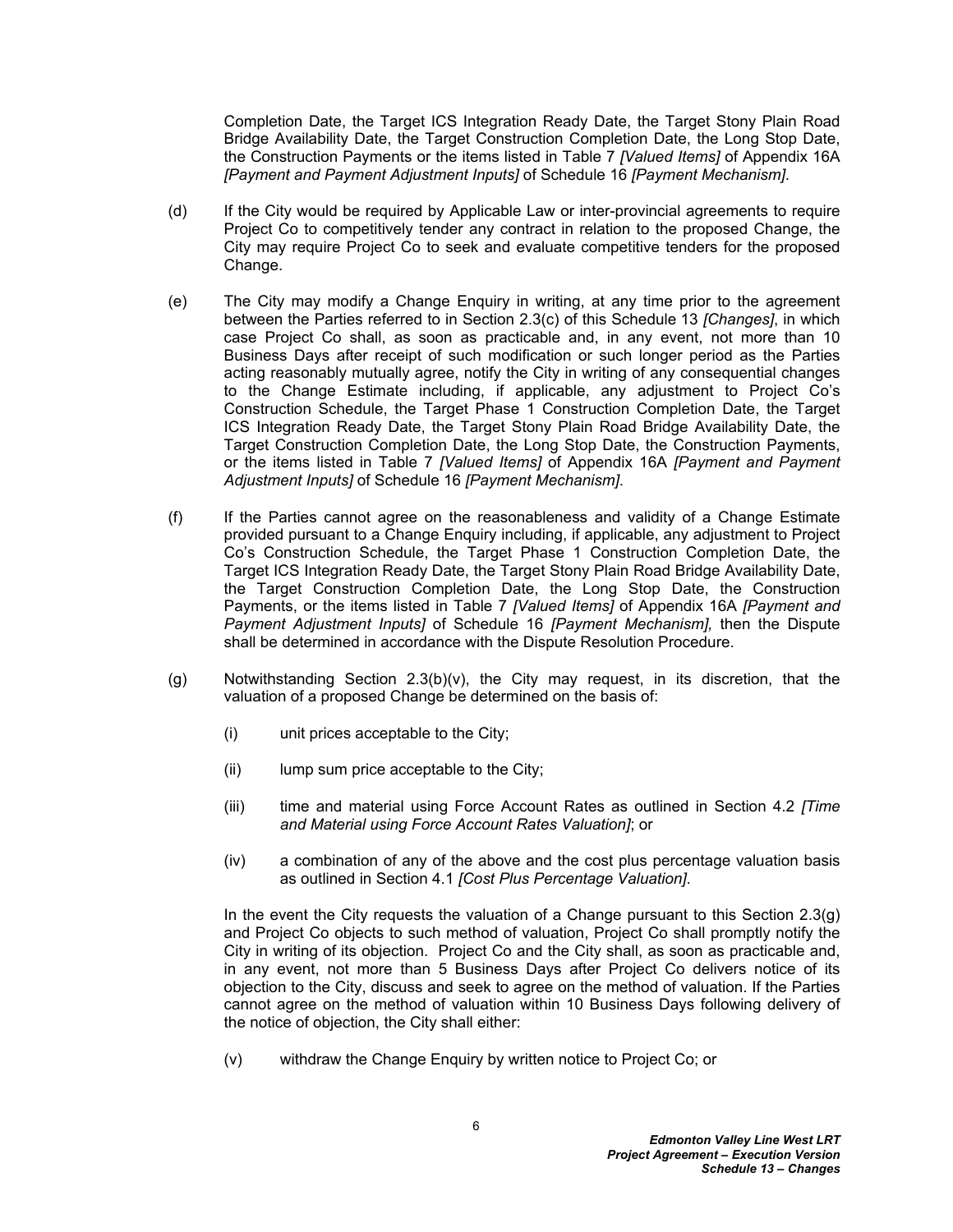(vi) agree to value the Change on the basis set forth in Section [4.1](#page-10-1) *[Cost Plus Percentage Valuation]*, and

in the case of the City agreeing to value the Change on the basis set forth in Section [4.1](#page-10-1)  *[Cost Plus Percentage Valuation],* the period pursuant to Section [2.2](#page-5-2) *[Delivery of Change Estimate]* for delivery by Project Co of the Change Estimate shall be extended by such period as has elapsed between the delivery of the original Change Enquiry and the City's agreement to value the Change on the basis set forth in Section [4.1](#page-10-1) *[Cost Plus Percentage Valuation].*

#### <span id="page-8-0"></span>**2.4 Change Order Confirmation**

- (a) As soon as practicable, and in any event not more than 10 Business Days (unless an extension is agreed to by Project Co, acting reasonably while taking into consideration the approval process associated with the Change Order Confirmation within the City) after the date on which the Change Estimate, including if applicable, any adjustment to Project Co's Construction Schedule, the Target Phase 1 Construction Completion Date, the Target ICS Integration Ready Date, the Target Stony Plain Road Bridge Availability Date, the Target Construction Completion Date, the Longstop Date, any Key Dates, the Construction Payments, or the items listed in Table 7 *[Valued Items]* of Appendix 16A *[Payment and Payment Adjustment Inputs]* of Schedule 16 *[Payment Mechanism]*, was agreed to, the City shall either:
	- (i) withdraw the Change Enquiry by written notice to Project Co; or
	- (ii) issue a Change Order Confirmation.
- (b) If the City does not issue a Change Order Confirmation within 10 Business Days (or such extended period as may have been agreed to), after the date on which the Change Estimate was agreed to, then the Change Enquiry shall be deemed to have been withdrawn and the Change process in this regard concluded.
- (c) Upon the Change Order Confirmation being issued:
	- (i) the Parties shall as soon as practicable thereafter do all acts and execute all documents necessary to implement the Change;
	- (ii) Project Co shall implement the Change as provided for in the Change Order Confirmation;
	- (iii) if applicable, the Construction Schedule, the Target Phase 1 Construction Completion Date, the Target ICS Integration Ready Date, the Target Stony Plain Road Bridge Availability Date, the Target Construction Completion Date, the Long Stop Date and any Key Dates will be adjusted in accordance with the terms of the Change Order Confirmation;
	- (iv) the items listed in Table 7 *[Valued Items]* of Appendix 16A *[Payment and Payment Adjustment Inputs]* of Schedule 16 *[Payment Mechanism]* will be adjusted in accordance with the terms of the Change Order Confirmation, if applicable; and
	- (v) if applicable, the City will pay to Project Co the fixed amount specified in the agreed Change Estimate for the Change in accordance with the terms of the Change Order Confirmation.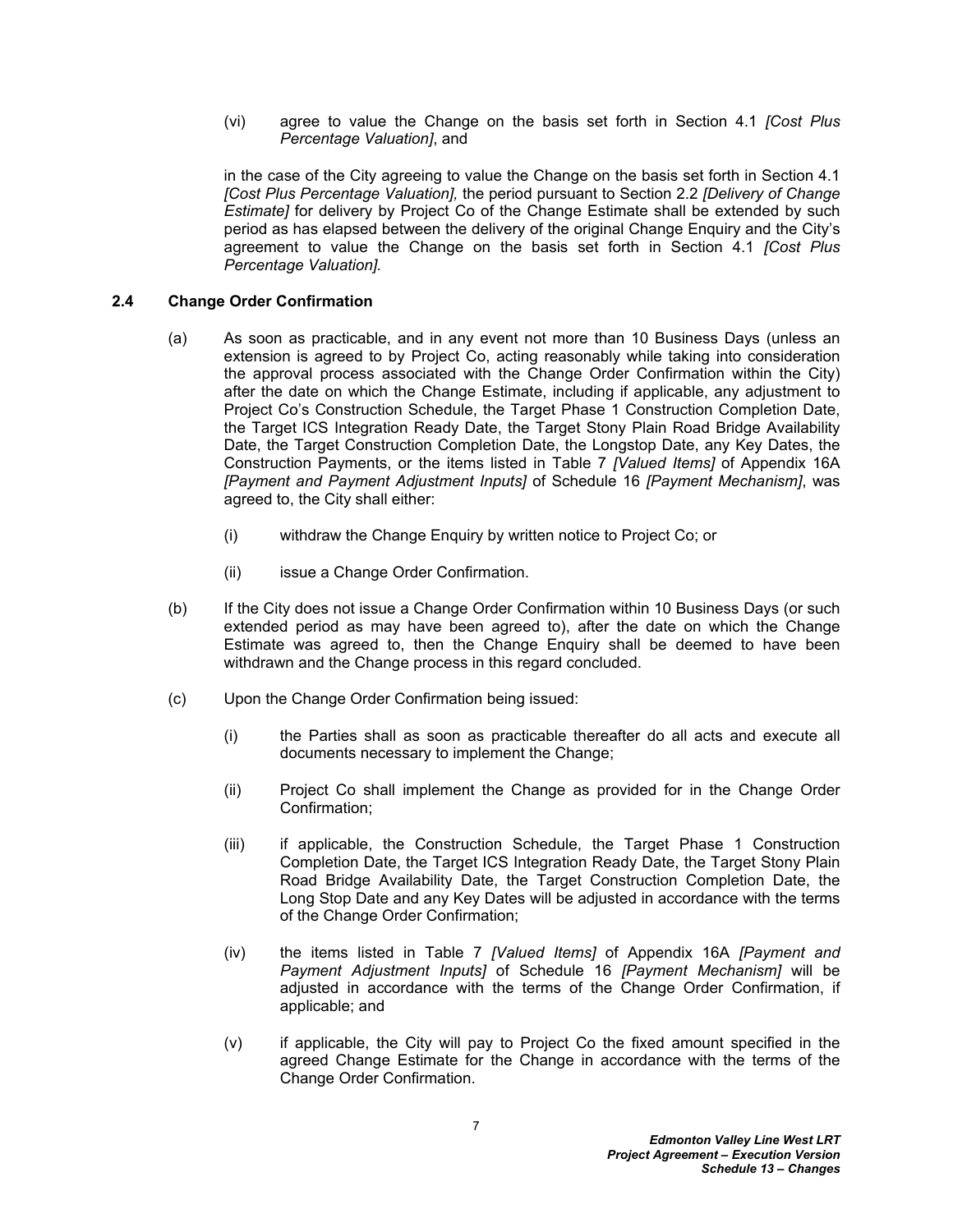(d) Except in respect of Direct Losses payable by the City to Project Co pursuant to Section [1.7](#page-4-0) *[Effect on Schedule]* of this Schedule 13 *[Changes]* or any compensation for which Project Co is entitled as a result of a Relief Event, a Limited Relief Event, Force Majeure Event or Designated Change in Law in accordance with this Agreement, the Change Order Confirmation represents the full and final obligation of the City for all costs and Construction Schedule adjustments associated with the scope covered in the Change Order Confirmation, including direct effects, indirect effects, ripple effects, effects associated with delays, productivity impacts, or any other subsequent impacts to Project Co of whatsoever nature or kind, regardless of whether known, expected, or foreseen or unforeseen at the time of issuance of the Change Order Confirmation. For certainty, the Change Order Confirmation shall not include any Direct Losses referenced in or payable pursuant to Section [1.7](#page-4-0) *[Effect on Schedule]* of this Schedule 13 *[Changes]*.

### <span id="page-9-0"></span>**3. CHANGE DIRECTIVE PROCESS**

### <span id="page-9-1"></span>**3.1 Initiating a Change Directive**

At any time and from time to time, (including whether or not the City has made a Change Enquiry; or Project Co fails to provide a Change Estimate within the time required; or a Change Estimate is not promptly agreed upon by the Parties; or there is a Dispute as to whether a matter is a Change or the reasonableness and validity of a Change Estimate), if the City wishes to proceed with a proposed Change then, subject to Section [1.6](#page-3-1) *[Restrictions on Changes]* of this Schedule 13 *[Changes]*, the City may issue a Change Directive. A Change Directive shall describe the proposed Change with sufficient detail to enable Project Co to prepare a Change Estimate and to proceed with the work attributable to the Change.

### <span id="page-9-2"></span>**3.2 Proceeding with Work**

Project Co shall immediately proceed to implement the work attributable to a Change, including the appropriate method of procurement, if applicable, upon receipt of a Change Directive. Without limiting the preceding sentence, where the Change Directive includes a specific schedule or other requirements, Project Co shall implement the Change in accordance with such requirements unless it is not practicable to do so. Where Project Co believes that it is not technically practicable to implement a Change in accordance with any specific schedule or other requirements set out in a Change Directive, Project Co shall promptly give notice to the City of its objection with written reasons. If the City disagrees, it may deliver a Dispute Notice to Project Co and the Parties shall cooperate to have the issue resolved in a timely manner pursuant to the Dispute Resolution Procedure.

# <span id="page-9-3"></span>**3.3 Change Estimate and Change Order Confirmation**

- (a) If Project Co has not previously done so, Project Co shall, as soon as practicable, and in any event not more than 15 Business Days after the issuance of the Change Directive or such longer period as the Parties acting reasonably mutually agree, provide a Change Estimate to the City prepared in accordance with, and meeting the requirements of, Section [2.3](#page-5-3) *[Change Estimate Requirements]* of this Schedule 13 *[Changes]*;
- (b) as soon as practicable and, in any event, not more than 15 Business Days after the City receives a Change Estimate, Project Co and the City shall discuss and seek to agree on the Change Estimate, including any adjustment to Project Co's Construction Schedule, the Target Phase 1 Construction Completion Date, the Target ICS Integration Ready Date, the Target Stony Plain Road Bridge Availability Date, the Target Construction Completion Date, the Long Stop Date, the Construction Payments or the items listed in Table 7 *[Valued Items]* of Appendix 16A *[Payment and Payment Adjustment Inputs]* of Schedule 16 *[Payment Mechanism]*;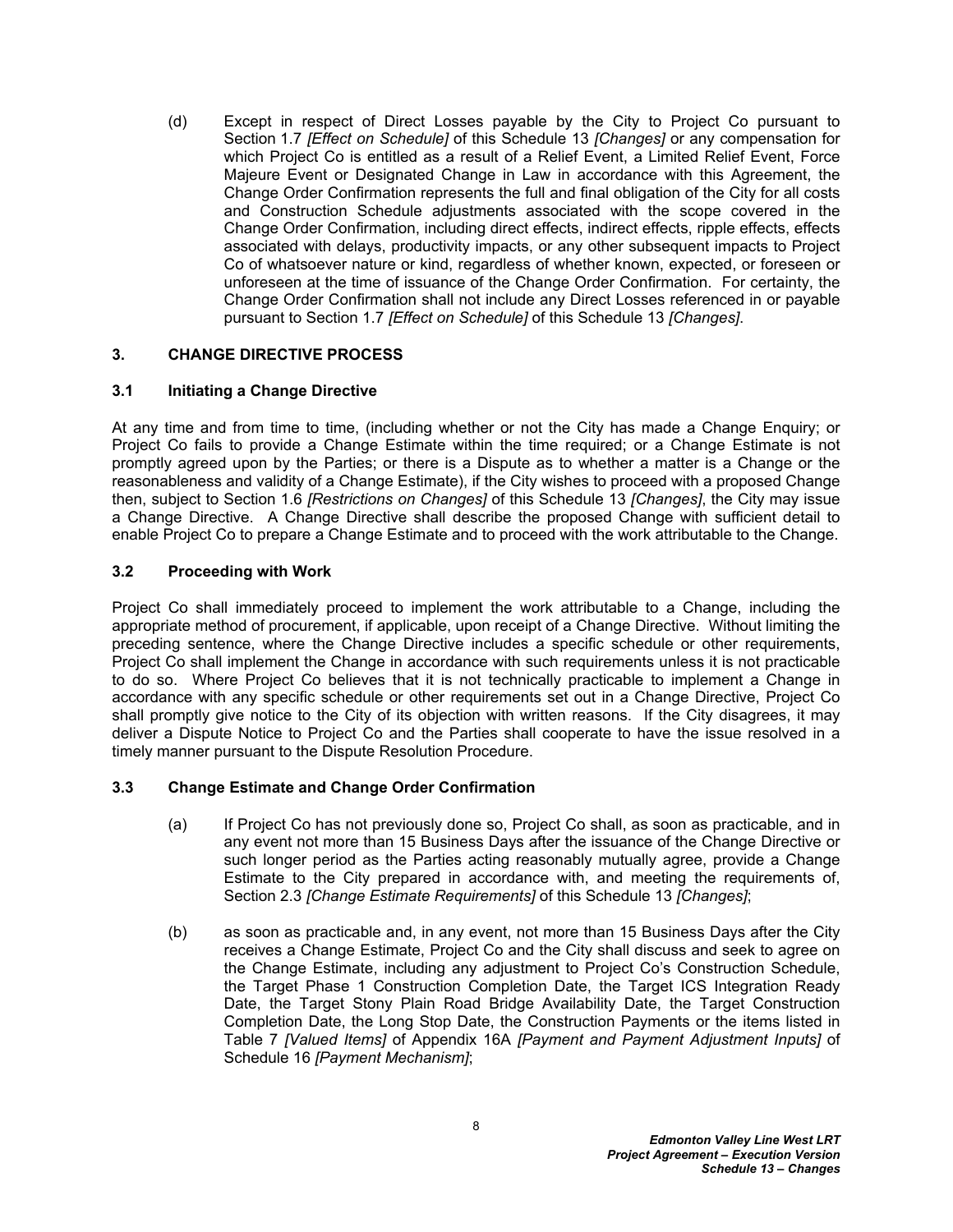- (c) as soon as practicable and, in any event, not more than 10 Business Days (unless an extension is agreed to by Project Co, acting reasonably) after the date the Change Estimate was agreed to, the City shall issue a Change Order Confirmation;
- (d) as soon as practicable after the City has issued the Change Order Confirmation:
	- (i) the Parties shall do all acts and execute all documents necessary to implement the Change;
	- (ii) if applicable, the Construction Schedule, the Target Phase 1 Construction Completion Date, the Target ICS Integration Ready Date, the Target Stony Plain Road Bridge Availability Date, the Target Construction Completion Date, the Long Stop Date and any Key Dates will be adjusted in accordance with the terms of the Change Order Confirmation;
	- (iii) if applicable, the City shall pay Project Co for the Change in accordance with the terms of the Change Order Confirmation; and
	- (iv) if applicable, the items listed in Table 7 *[Valued Items]* and of Appendix 16A *[Payment and Payment Adjustment Inputs]* of Schedule 16 *[Payment Mechanism]* will be adjusted in accordance with the terms of the Change Order Confirmation; and
- (e) pending issuance of the Change Order Confirmation, the value of the work performed by Project Co pursuant to the Change Directive that is not the subject of a Dispute will be invoiced by Project Co and will be paid by the City in accordance with Section 3.9 *[Due Dates for Payments during the Construction Period]* of Schedule 16 *[Payment Mechanism]*, as applicable, and all such amounts paid will be accounted for in determining the costs under Article 4 [*Valuation of Changes*] of this Schedule 13 *[Changes]*.

# <span id="page-10-0"></span>**4. VALUATION OF CHANGES**

# <span id="page-10-1"></span>**4.1 Cost Plus Percentage Valuation**

Subject to Section [2.3\(g\),](#page-7-0) a Change and a Change Directive shall be valued on the following basis:

- <span id="page-10-3"></span><span id="page-10-2"></span>(a) For the work performed by Project Co's own directly owned or employed forces or by a Project Co Person's directly owned or employed forces, that portion of the Change (the "**Project Forces Work**") shall be valued as follows (with all necessary supporting information):
	- (i) for all labour for construction directly involved in the Project Forces Work, the City shall pay the actual direct cost of labour of the Project Forces Work calculated based on the direct wages plus payments made to or on behalf of the workers for holiday pay, Workers Compensation Board assessments, Employment Insurance and Canada Pension Plan payments, and an additional 20% mark-up of the direct cost of labour for the Project Forces Work;
	- (ii) for each piece of equipment used directly in the Project Forces Work, including trucks, but excluding small tools ("small tools" means tools having a value of less than or equal to \$2,500), the City shall pay:
		- (A) for Project Co's equipment at the rates shown in the then current Equipment Rental Rates Guide and Membership Roster as issued by the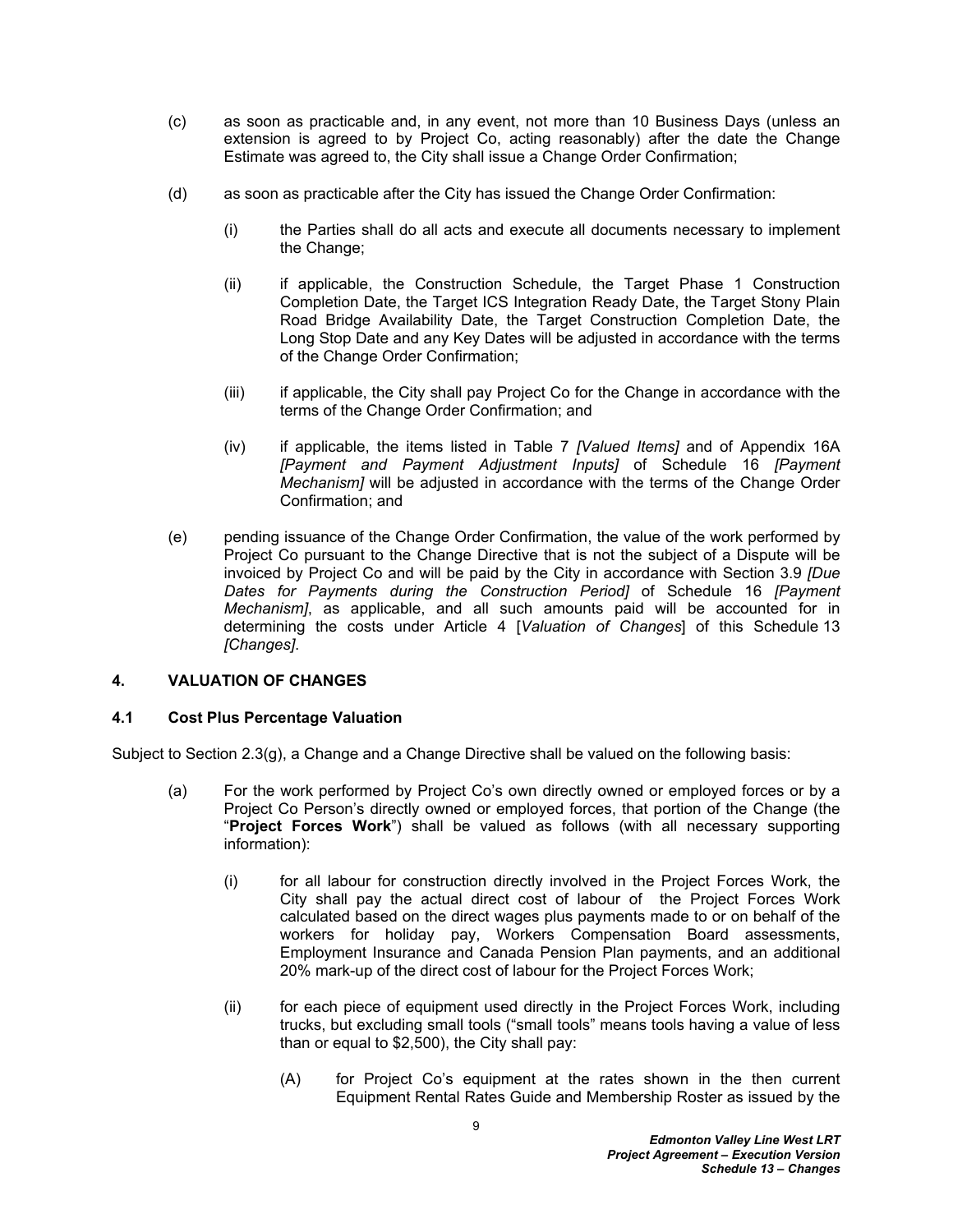Alberta Roadbuilders and Heavy Construction Association or its successor publication or as otherwise agreed by the Parties plus an additional 20% mark-up; and

- (B) for third party equipment rental accounts, at the rates invoiced by the third party plus a 20% mark-up, provided these rates were approved in writing by the City prior to the commencement of the Change work;
- (iii) for all materials purchased by Project Co solely to perform or incorporate into the Project Forces Work, the City shall pay the amount shown on the original material supplier's invoices, plus an additional 15% mark-up;
- <span id="page-11-1"></span>(iv) for supervision required directly of the Project Forces Work, Project Co shall be paid the actual cost of the superintendent's or foreman's wages to meet Project Co's obligations pursuant to this Agreement, including statutory payments made to them or on their behalf for holiday pay, Workers' Compensation Board assessments, Employment Insurance and Canada Pension Plan, plus an additional 20% mark-up of the total cost of the superintendent's or foreman's wages for the Project Forces Work. If the supervisory personnel are also engaged on work other than the Project Forces Work, only that portion attributable to the Project Forces Work shall be paid by the City;
- (v) for all design, engineering, quality control, quality assurance, and inspection services directly involved in the Project Forces Work, an amount equal to 10% of the sum of the amounts, excluding the specified mark-ups, determined in Sections [4.1\(a\)\(i\)](#page-10-2) to [\(iv\)](#page-11-1) inclusive of this Schedule 13 *[Changes]*. For greater certainty, this 10% is for all design and engineering work required to perform the Change, no additional design and engineering costs shall be applied unless otherwise agreed to by the City; and
- (vi) for Changes that are limited to the Design and do not involve Construction, they shall be quantified on a time and materials basis to a maximum upset limit using the relevant year's "Rate Guide" issued by the Consulting Engineers of Alberta.
- (b) for Project Co's work (including without limitation direct costs, indirect costs, overhead and profit) on the Project Forces Work performed by Subcontractors, an amount equal to a 10% mark-up of the sum of the amounts determined, excluding specified mark-ups, in Sections [4.1\(a\)\(i\)](#page-10-2) and [\(iv\)](#page-11-1) of this Schedule 13 *[Changes]*; and
- $(c)$  the mark-ups specified in this Section [4.1\(a\)](#page-10-3) of this Schedule shall only be applied once and are not duplicated for every tier of Project Forces Work performed by Subcontractors. For greater certainty, mark-ups are not to be applied on top of mark-ups on any Project Forces Work.

#### <span id="page-11-0"></span>**4.2 Time and Material using Force Account Rates Valuation**

If, pursuant to Section [2.3\(g\)](#page-7-0) of this Schedule 13 *[Changes]*, the Parties have agreed to value a Change on the basis of time and material using Force Account Rates, the following shall apply:

- (a) The Force Account Rates for regular and overtime labour and equipment reflected in Appendix 13A *[Force Account Rates]* will apply for Changes that are to be valued using time and materials.
- (b) The Force Account Rates shall be consistent with industry average actual wages for the various labour categories to be employed on the Project, plus the payroll burden and an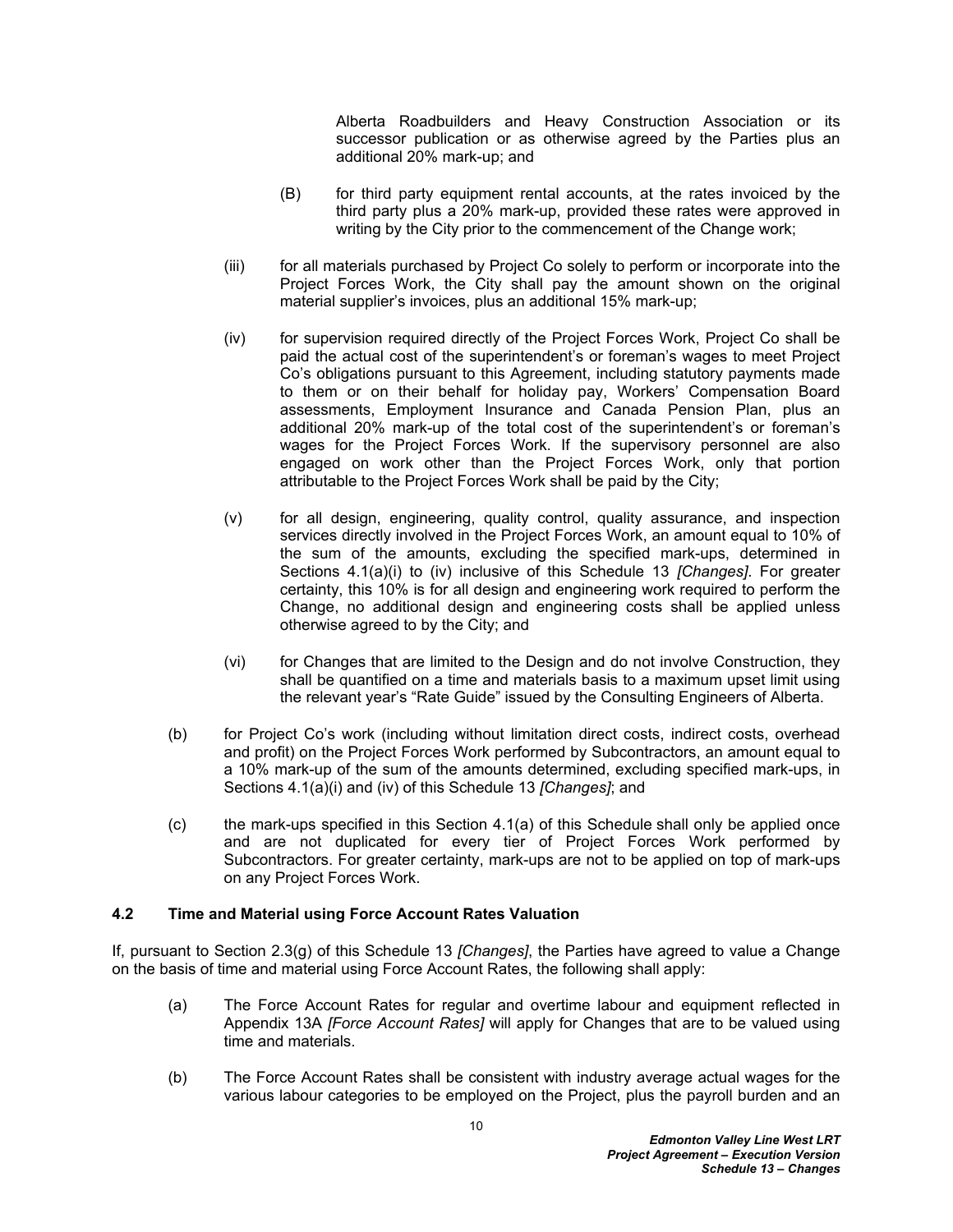overhead markup allowance of 15% (excluding payroll burdens) and a profit markup of 10% (excluding payroll burdens) which profit markup will be added in parallel to the overhead component and not on top on the overhead component. The payroll burden shall consist of the payments that Project Co is required to make to Canada Pension Plan, Employment Insurance, Workers' Compensation, employee pension plans (if any), vacation allowance, medical benefits and any additional burdens required or imposed by any applicable union or labour organization collective agreements and any other payments required by law. If requested, Project Co shall provide a detailed breakdown of the proposed Force Account Rates showing clearly how the makeup on each of the rates conforms to this requirement. The City may audit the rates for compliance.

(c) For all Subcontractor Work, third party and materials, a 10% markup will be applied to cover all of Project Co costs.

### <span id="page-12-0"></span>**4.3 Dispute Resolution of Valuation**

If the City has issued a Change Directive and the City and Project Co have not been able to reach agreement on the Change Estimate, any such dispute shall be determined by the Dispute Resolution Procedure, applying the criteria set out in Section [2.3\(b\)](#page-5-5) of this Schedule 13 *[Changes]* and having regard to the manner in which value is to be determined pursuant to Section  $2.3(b)(v)$  or, in the event that the Parties have agreed on an alternative method of valuation pursuant to Section [2.3\(g\),](#page-7-0) the applicable agreed method of valuation.

### <span id="page-12-1"></span>**4.4 Contemporary Records**

For any determination of Direct Losses under Section [1.7](#page-4-0) *[Effect on Schedule]* or valuation of Changes pursuant to this Schedule 13 *[Changes]*, Project Co shall provide to the City appropriate contemporary records to substantiate the Direct Losses or valuation, as applicable.

#### <span id="page-12-2"></span>**5. MODIFICATIONS TO PROCESSES AND PROCEDURES**

#### <span id="page-12-3"></span>**5.1 Agreement to Modified Process**

Nothing in this Schedule 13 *[Changes]* shall limit the ability of the Parties to agree to modify, simplify or waive some or all of the processes and procedures outlined in this Schedule in respect of Changes, provided any such modification, simplification or waiver shall be in writing.

#### <span id="page-12-4"></span>**5.2 Design Development Changes**

Where, in connection with the design development procedure described in Schedule 4 *[Design and Construction Protocols]*, the Parties agree to utilize an alternate procedure for agreeing on and tracking Changes that:

- (a) on an individual basis, have an estimated value of less than \$2,000,000, including "no cost" Changes;
- (b) on a cumulative basis, have an estimated value of less than \$40,000,000, including "no cost" Changes; and
- (c) do not result in a change in the Target Phase 1 Construction Completion Date, the Target ICS Integration Ready Date, the Target Stony Plain Road Bridge Availability Date, the Target ICS Integration Ready Date, the Target Construction Completion Date or any other Key Date

#### (each a "**Design Development Change**"),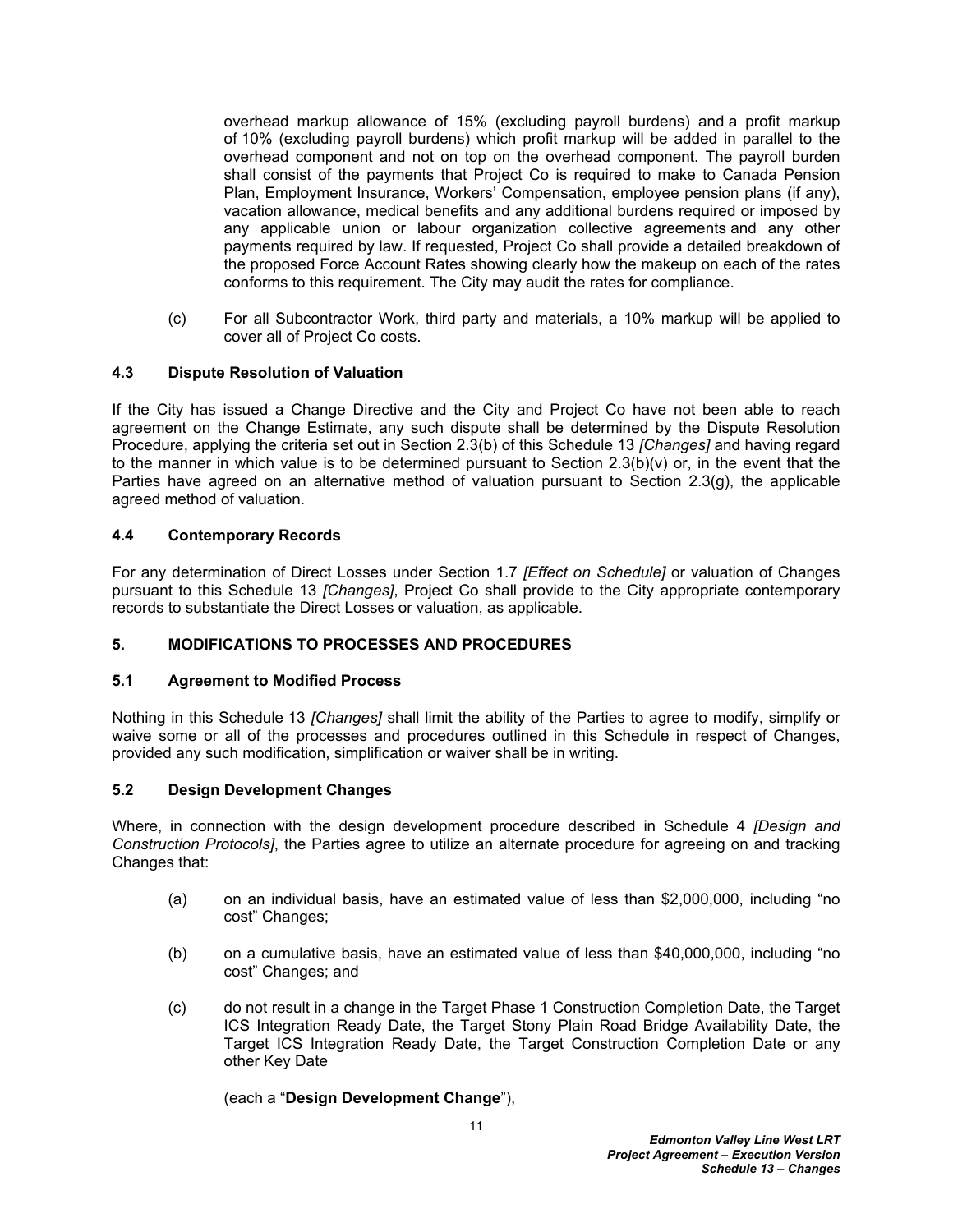the Parties may, on an individual Change basis, agree to utilize the process set out in Section [5.3](#page-13-0) *[Design Development Change Process]*, rather than the processes set out in Section [2](#page-5-0) *[Change Enquiry Process]*  or Section [3](#page-9-0) *[Change Directive Process]* of this Schedule 13 *[Changes]*.

# <span id="page-13-0"></span>**5.3 Design Development Change Process**

Where, during the design development process, a Party identifies a potential Design Development Change, that Party may present the potential Design Development Change to the other Party in a form and with such supporting information as it considers to be appropriate to the nature and complexity of the potential Design Development Change.

Where a Party presents a potential Design Development Change, it shall do so as early as practicable and the Parties' respective Representatives shall meet as soon as practicable to discuss the proposed Design Development Change.

Where:

- (a) the proposed Design Development Change meets the requirements of Section [5.2](#page-12-4)  *[Design Development Changes]* of this Schedule 13 *[Changes]*; and
- (b) the Parties reach agreement with respect to the value of the proposed Design Development Change and any contractual amendments required to implement the proposed Design Development Change,

Project Co shall record the terms of the Parties' agreement with respect to the applicable Design Development Change (a "**Design Development Change Record**").

Promptly after preparing a Design Development Change Record and, in any event, prior to implementation of the agreed Design Development Change, Project Co shall deliver a copy of the Design Development Change Record to the City's Representative.

# <span id="page-13-1"></span>**5.4 City Consideration of Design Development Change**

Within 5 Business Days after receipt of a Design Development Change Record, the City's Representative will either confirm the Design Development Change or object to the Design Development Change Record on the basis that it is not an accurate representation of the Parties' agreement. If the City objects to the Design Development Change Record, the Parties shall meet to discuss the Design Development Change and attempt to resolve the objection. If an objection cannot be resolved, then the proposed Change will be deemed not to be a Design Development Change and will not be implemented by the Parties; provided that:

- (a) the City shall be permitted to pursue such Design Development Change in accordance with the processes set out in Section [2](#page-5-0) *[Change Enquiry Process]* or Section [3](#page-9-0) *[Change Directive Process]* of this Schedule 13 *[Changes]*; and
- (b) Project Co shall be permitted to pursue such Design Development Change in accordance with the process set out in Section [6](#page-14-5) *[Innovation Proposals]* of this Schedule 13 *[Changes]*.

Any objection to a proposed Design Development Change pursuant to this Section [5.4](#page-13-1) *[City Consideration of Design Development Change]* must be delivered concurrently to the Parties' Representatives in writing.

Where the City confirms the Design Development Change Record or, following discussions on a Design Development Change, the Parties agree on the terms of the Design Development Change, Project Co's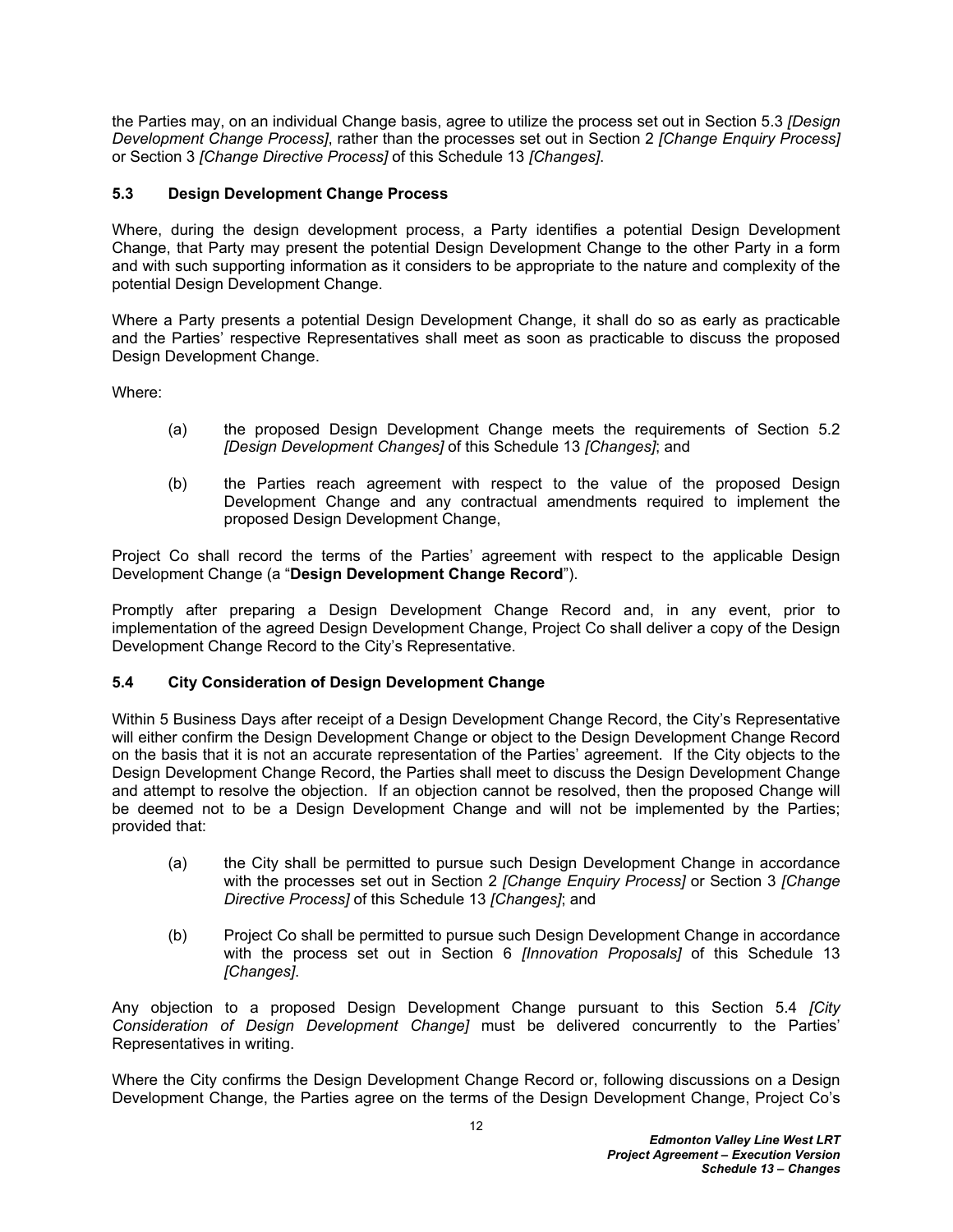Representative shall record the terms of the Design Development Change (a "**Design Development Change Record Confirmation**"), which will be signed by the Parties.

# <span id="page-14-0"></span>**5.5 Representatives**

The City's Representative and Project Co's Representative shall have authority to agree on the value of Design Development Changes and contractual amendments to implement such Design Development Changes.

# <span id="page-14-1"></span>**5.6 Implementation**

Following the issuance of a Design Development Change Record Confirmation, the Parties shall promptly proceed to implement the applicable Design Development Change on the terms set out in the applicable Design Development Change Record Confirmation.

# <span id="page-14-2"></span>**5.7 Reconciliation**

No later than the 10<sup>th</sup> day of each month, Project Co's Representative shall prepare and deliver to the City's Representative a register of all Design Development Changes agreed during the prior month (the "**Design Development Change Register**").

# <span id="page-14-3"></span>**5.8 Design Development Change Register**

Within 30 days following the Construction Completion Date, the City shall prepare and deliver to Project Co a consolidated Change Order Confirmation encompassing all of the agreed Design Development Changes, as set out in the applicable Design Development Change Registers.

### <span id="page-14-4"></span>**5.9 No Dispute**

The Parties agree that a failure to reach agreement with respect to a potential Design Development Change pursuant to the procedure set out in this Section [5](#page-12-2) *[Modifications to Processes and Procedures]*  shall not constitute a Dispute and shall not be referred for resolution pursuant to the Dispute Resolution Procedure.

# <span id="page-14-5"></span>**6. INNOVATION PROPOSALS**

# <span id="page-14-6"></span>**6.1 Innovation and Value Engineering**

Project Co may at any time submit a proposal to the City (an "**Innovation Proposal**") to implement modifications to the Project or the Project Requirements, including through innovation or value engineering, for the purpose of achieving efficiencies, reducing the Construction Payments or the overall cost to the City of the Infrastructure or the operation or Maintenance of the Infrastructure or realizing other benefits. An Innovation Proposal must:

- (a) be originated and initiated solely by Project Co without the involvement of the City or any City Person; and
- (b) offer savings, innovations, efficiencies or other benefits that are not otherwise called for or provided by this Agreement.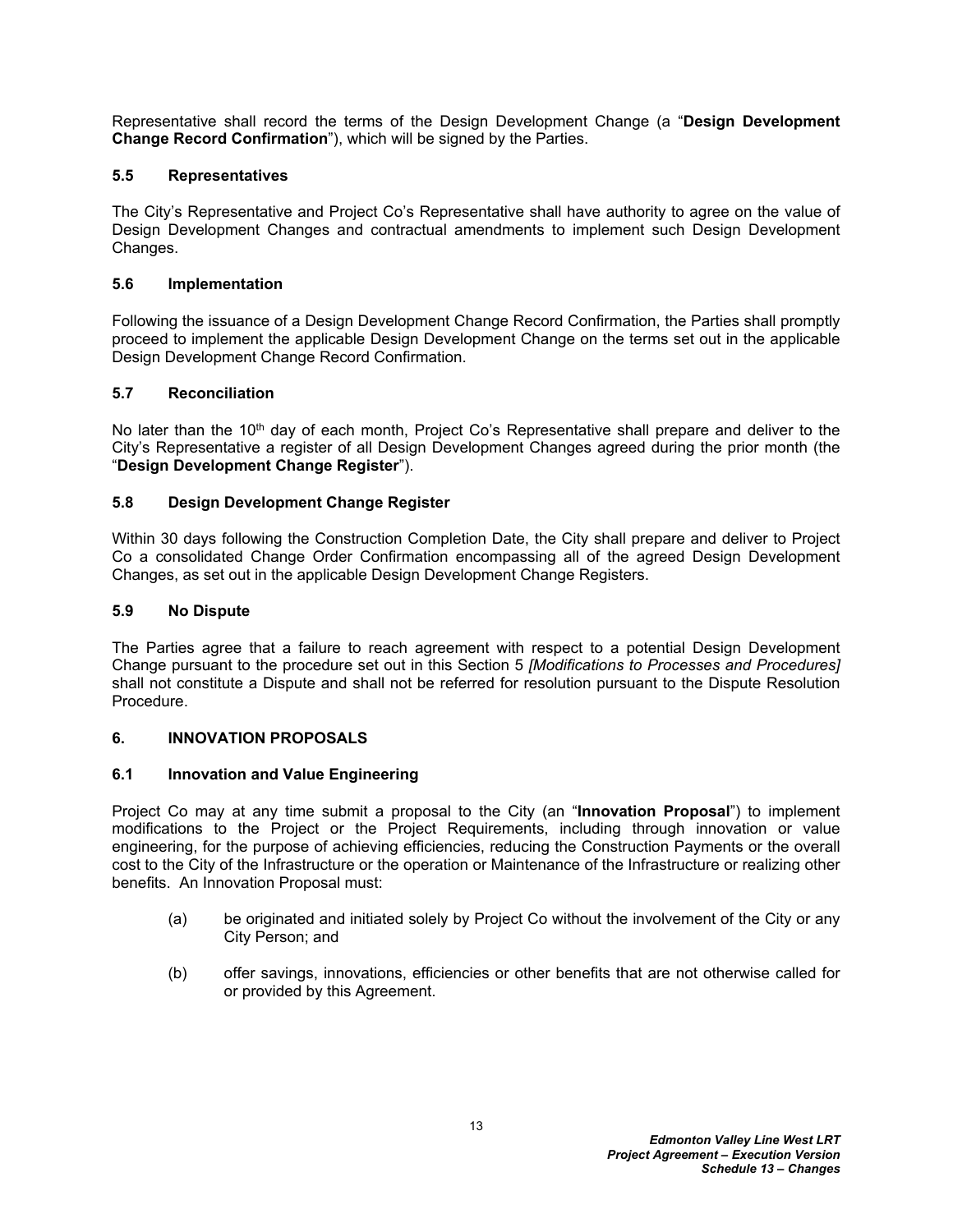### <span id="page-15-0"></span>**6.2 Content of Innovation Proposal**

An Innovation Proposal shall:

- (a) set out all the information required in a Change Estimate as required under Section [2.3](#page-5-3)  *[Change Estimate Requirements]* of this Schedule 13 *[Changes]*, modified to apply to an Innovation Proposal;
- (b) specify Project Co's reasons and justification for proposing the Innovation Proposal;
- (c) request the City to consult with Project Co with a view to the City deciding whether to agree to the Innovation Proposal and, if so, what consequential changes the City may require;
- (d) indicate any implications of the Innovation Proposal, including the differences between the existing and the proposed requirements of this Agreement, impacts on operations or Maintenance, including Utility usage during operations, and the comparative advantages of each to Project Co and the City;
- (e) indicate whether a lump sum payment by the City or a variation to the Construction Payments is proposed and, if so, give a detailed estimate of such proposed payment or variation;
- (f) indicate if there are any dates by which a decision by the City must be made; and
- (g) include such other information and documentation as may be reasonably requested by the City to fully evaluate and consider the Innovation Proposal.

#### <span id="page-15-1"></span>**6.3 Preliminary Information**

Prior to the development of an Innovation Proposal, Project Co may, at its option, prepare and submit to the City preliminary information with respect to a potential Innovation Proposal. Where Project Co submits preliminary information with respect to a potential Innovation Proposal, Project Co's submission shall include:

- (a) a proposal with respect to the sharing or allocation of the costs of developing the Innovation Proposal (if applicable);
- (b) any other information about the potential Innovation Proposal in respect of which Project Co is seeking the City's preliminary input; and
- (c) sufficient information to permit the City to make informed decisions with respect to the potential Innovation Proposal.

Where Project Co submits preliminary information with respect to a potential Innovation Proposal the City's Representative shall, within 15 Business Days, evaluate and consider the potential Innovation Proposal, including any proposal for the sharing or allocation of development costs. The City may request clarification or additional information regarding the potential Innovation Proposal and may request modifications to Project Co's proposal.

Notwithstanding anything else in this Section [6](#page-14-5) *[Innovation Proposals]*, unless the City, in its discretion, agrees to pay or share the costs of developing an Innovation Proposal, the costs of investigating and developing a potential Innovation Proposal will be borne entirely by Project Co.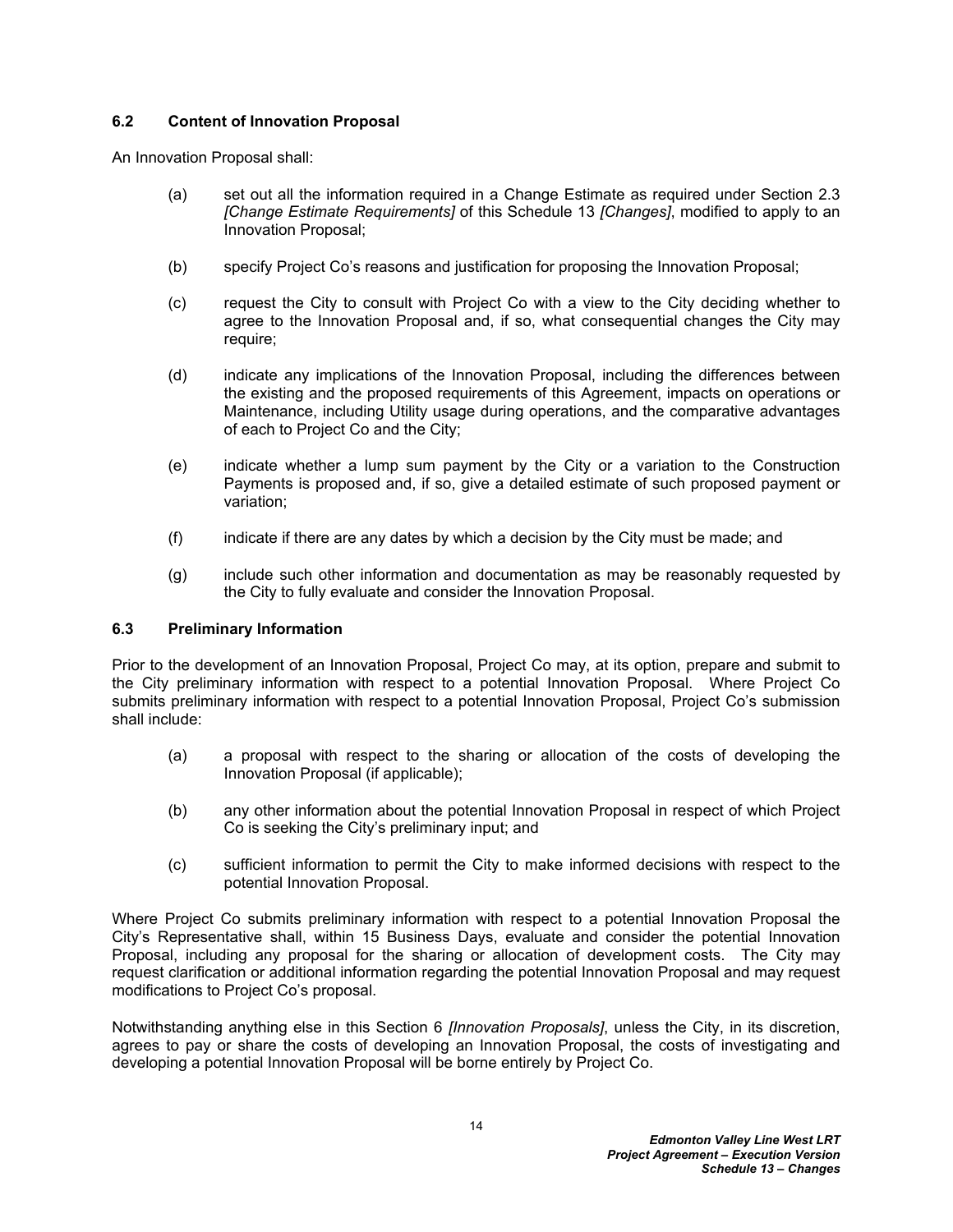### <span id="page-16-0"></span>**6.4 Evaluation of Innovation Proposal**

The City shall evaluate and consider an Innovation Proposal, taking into account all relevant issues, including whether:

- (a) a change in the Construction Payments will occur;
- (b) the Innovation Proposal affects the Quality or delivery of the Infrastructure or the operation and/or Maintenance of the Infrastructure, including Utility usage during operations;
- (c) the Innovation Proposal will interfere in the relationship of the City with any third parties;
- (d) the financial strength of Project Co is sufficient to deliver the changed Infrastructure;
- (e) the residual value of the Infrastructure is affected;
- (f) the Innovation Proposal materially affects the risks or costs to which the City is exposed; and
- (g) any other matter the City, in its discretion, considers relevant.

The City may request clarification or additional information regarding an Innovation Proposal and may request modifications to an Innovation Proposal.

### <span id="page-16-1"></span>**6.5 Acceptance and Implementation of Innovation Proposal**

Notwithstanding any potential cost savings, efficiencies or other benefits of an Innovation Proposal, the City is under no obligation to accept an Innovation Proposal and may, in its discretion, elect not to accept or implement any Innovation Proposal. An Innovation Proposal that is Accepted by the City shall be implemented as a Change and Project Co shall not implement an Innovation Proposal prior to the issuance of a Change Order Confirmation.

#### <span id="page-16-2"></span>**6.6 Sharing Benefits of an Innovation Proposal**

If an Innovation Proposal causes or will cause:

- (a) a decrease in the costs incurred by Project Co or a Subcontractor; or
- (b) any other benefit,

after taking into account the agreed implementation and reasonably allocated development costs of the Innovation Proposal incurred by Project Co, the Subcontractors and the City and taking into account any other uses of the Innovation Proposal by Project Co, the net cost savings and other benefits arising from the Innovation Proposal will be shared equally by Project Co and the City, unless the Parties otherwise agree in the applicable Change Order Confirmation.